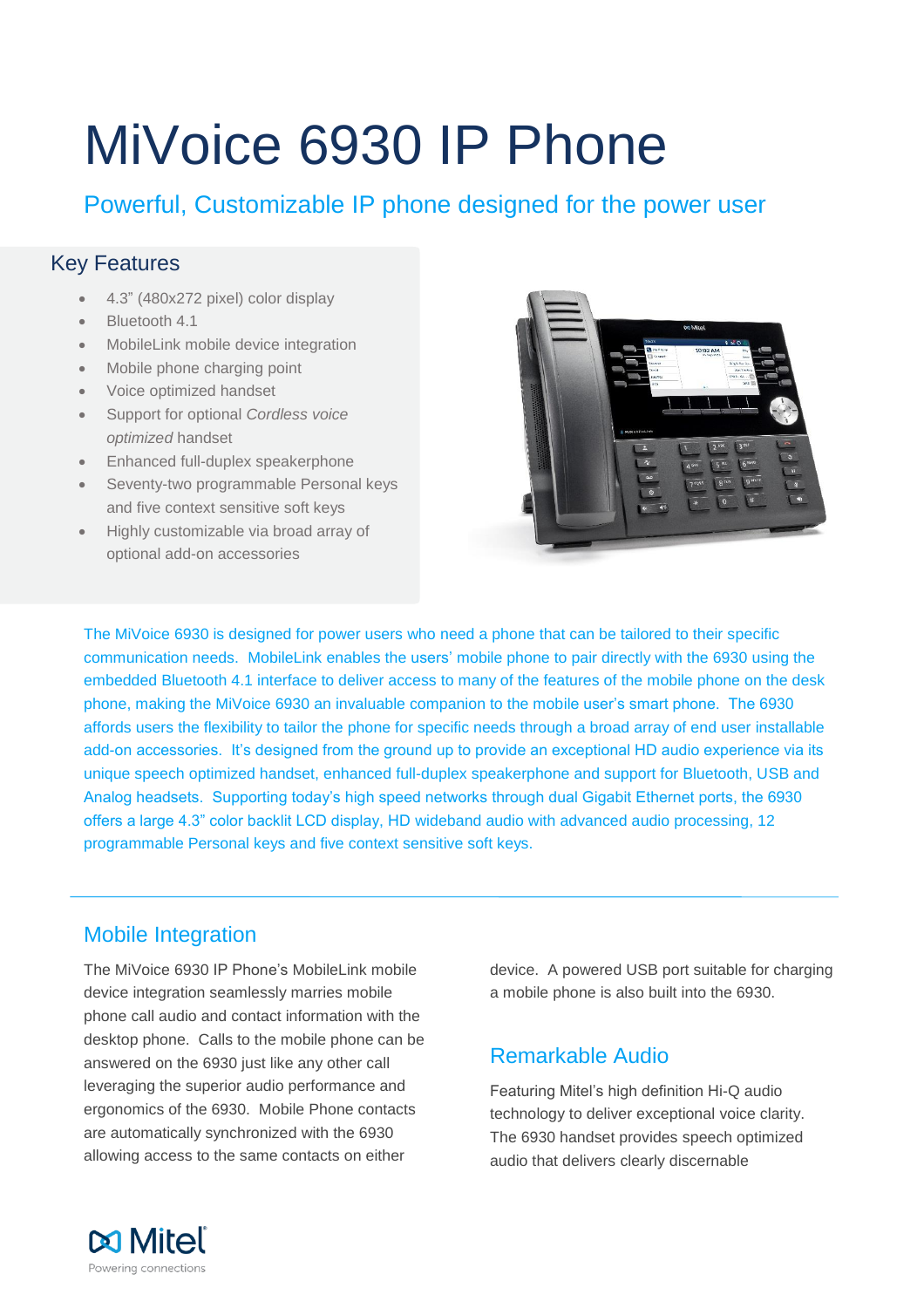speech in all types of environments from the office cubical to the shop floor. It also boasts native support for an optional cordless version of this innovative handset. The 6930 features an enhanced HD full-duplex speakerphone with its own sealed acoustic chamber enabling superb audio performance. The MiVoice 6930 delivers a truly premium audio experience.

# High Resolution Color Display

Featuring a crisp high resolution 4.3" (480x272 pixel) color display that delivers a rich visual experience for maximum productivity.

## Feature Keys

- *6 pages of 12 programmable Personal keys for access to Lines, Speed Dials and Telephony functions*
- *5 context sensitive soft keys*
- *4-way navigation key*
- *11 dedicated feature keys plus dial pad*

## Audio and Codecs

- *Mitel Hi-Q Audio Technology*
- *Speech optimized handset*
- *Hearing aid compatible (HAC) handset*
- *Full-duplex high quality speakerphone*
- *Codecs: G.711 u-law / A-law, G.729, G.722, G.722.1*
- *Headset connection interfaces – USB, Analog EHS/DHSG port, Bluetooth 4.1*

# Flexible Headset Options

The MiVoice 6930 IP Phone offers native Bluetooth headset support as well as USB headset support and an innovative analog headset port that uniquely provides dual support for EHS/DHSG and modular 4-pin headset connections. Users with wireless headsets that support EHS/DHSG can connect directly to the 6930 using standard third party cables.

#### Display and Indicators

- *4.3" (480x272 pixel) color display*
- *Intuitive graphical user interface and navigation menus*
- *Adjustable screen brightness for user comfort in different lighting environments*
- *Dedicated LED for call, message waiting and Mobile Device Connect indication*

# Protocol Support

*Mitel IP (MiNet) protocol support*

#### System Software Requirements

- *MiVoice Business, Release 8*
- *MiVoice Border Gateway (teleworker), Release 9.4*
- *MiCollab Client, Release 7.2.2*

## Integration and Connectivity

- *Dual 10/100/1000 Mbps Ethernet ports (LAN/PC)*
- *MobileLink*
	- *» Mobile Call Audio via desk phone*
	- *» Mobile Contact Sync*
- *Support for Mitel Teleworker Solution, Automatic Call Distribution (ACD) agent and supervisor, hot desking, and resiliency*
- *Support for use with Mitel MiCollab Client*
- *Multiple-languages support: English, French, German, Italian, Portuguese, Spanish and Dutch*
- *Secure encrypted voice communication*
- *Quality of Service support – IEEE 802.1 p/Q VLAN and priority tagging*
- *IEEE 802.1x authentication support*
- *Bluetooth 4.1 wireless interface*
- *Powered USB 2.0 Host port (500mA)*
- *Sidecar expansion port*
- *Dedicated 4-pin modular headset port convertible to EHS/DHSG capable headset port*